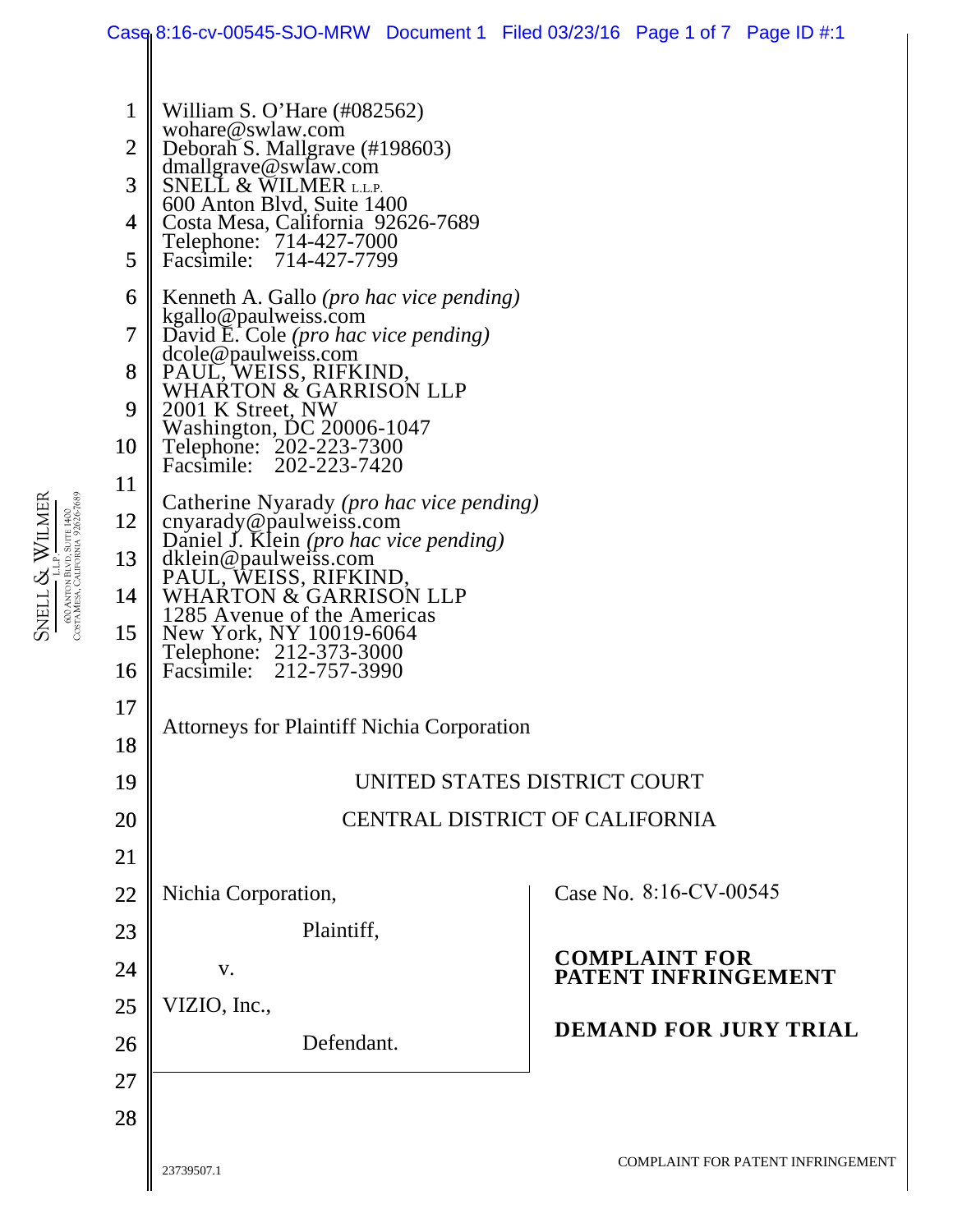$-2$  - COMPLAINT FOR PATENT INFRINGEMENT 1 2 3 4 5 6 7 8 9 10 11 12 13 14 15 16 17 18 19 20 21 22 23 24 25 26 27 28 Plaintiff Nichia Corporation ("Nichia") brings this action for patent infringement against Defendant VIZIO, Inc. ("VIZIO"), and alleges as follows: **Jurisdiction**  1. This action arises under the patent laws of the United States, 35 U.S.C. § 1 et seq. This Court has subject matter jurisdiction over this action for patent infringement under 28 U.S.C. §§ 1331 and 1338(a). **The Parties**  2. Nichia is a corporation organized and existing under the laws of Japan, and has a principal place of business at 491 Oka, Kaminaka-Cho, Anan-Shi, Tokushima, Japan 774-8601. 3. Upon information and belief, VIZIO is a corporation organized and existing under the laws of the State of California, and has an office at 39 Tesla, Irvine, California 92618. Upon information and belief, VIZIO may be served with process by serving its registered agent, Registered Agent Solutions, Inc., 1220 S Street, Suite 50, Sacramento, California 95811. **Venue**  4. This Court has personal jurisdiction over VIZIO because, on information and belief, VIZIO's principal place of business is located in this judicial district and VIZIO has committed acts within this judicial district giving rise to this action. 5. Venue is proper in this Court pursuant to 28 U.S.C. §§ 1391 and 1400(b). **Count I — Infringement of U.S. Patent No. 7,901,959**  6. Nichia re-alleges and incorporates the allegations of all prior paragraphs of this Complaint as if set forth in their entirety herein. 7. Nichia is the assignee and owner of all rights, title, and interest in and to U.S. Patent No. 7,901,959 ("the '959 patent"), entitled "Liquid Crystal Display and Back Light Having a Light Emitting Diode," which was duly and legally issued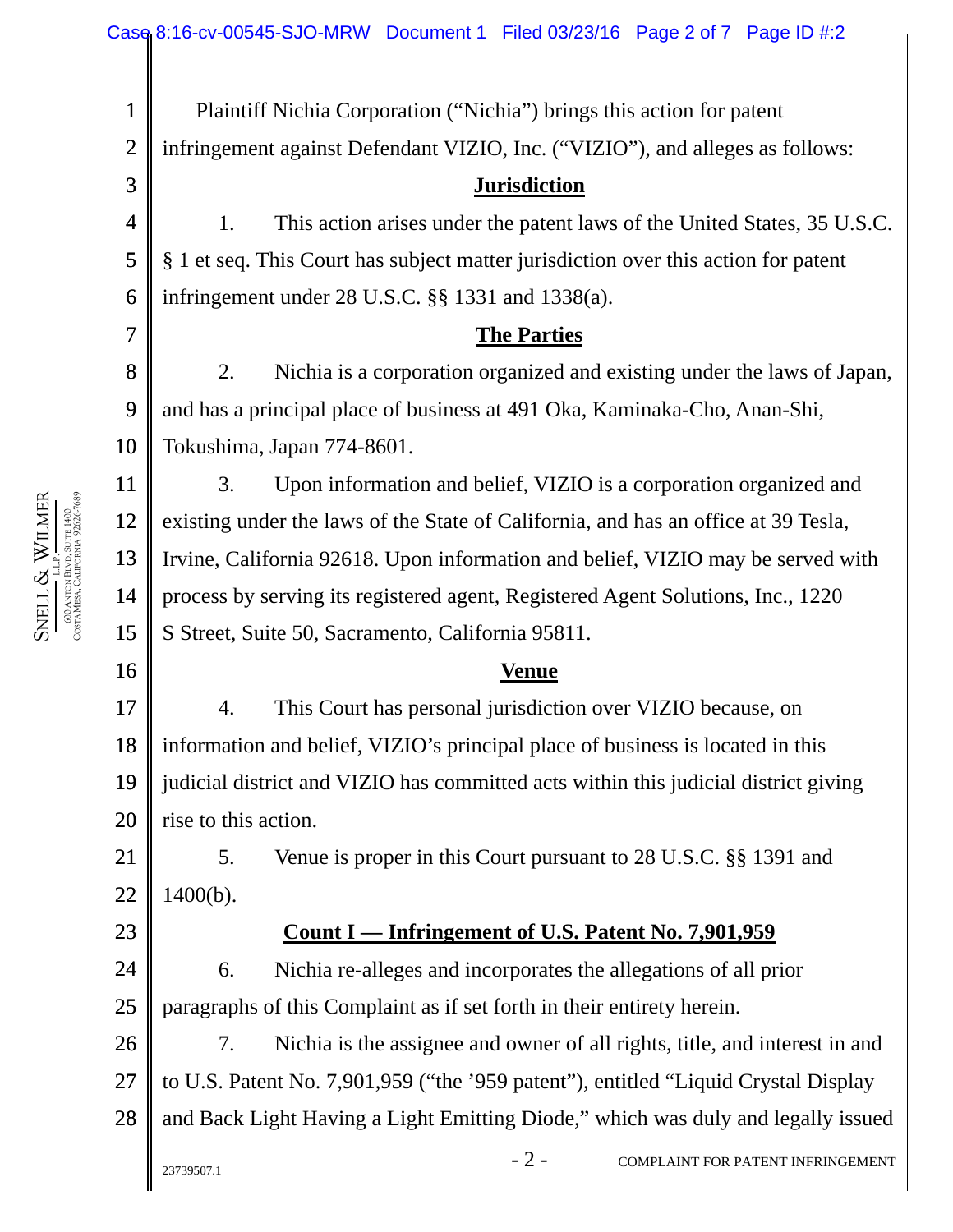1 2 3 by the United States Patent and Trademark Office on March 8, 2011. A true and correct copy of the '959 patent is attached hereto as Exhibit A and is incorporated herein by reference.

4 5 6 7 8 9 10 8. Upon information and belief, VIZIO has infringed and has continued to infringe at least claims 1 and 9 of the '959 patent under 35 U.S.C. § 271(a), (b), and/or (c). The infringing activities include, but are not limited to, the manufacture, use, sale, importation, and/or offer for sale, without authority, of televisions that fall within the scope of the claims of the '959 patent, including, but not limited to, VIZIO's D-Series 28" Class Full-Array LED Television (D28hn-D1) and VIZIO's E-Series 60" Class Full Array LED Smart Television (E60-C3).

11 12 13 14 15 9. Upon information and belief, VIZIO's D-Series 28" Class Full-Array LED Television (D28hn-D1) and VIZIO's E-Series 60" Class Full Array LED Smart Television (E60-C3) incorporate light emitting diodes ("LEDs") in a liquid crystal display in a manner that satisfies the limitations of at least claims 1 and 9 of the '959 patent.

16 17 10. Nichia has no adequate remedy at law for VIZIO's acts of infringement.

18 19 20 21 11. As a direct and proximate result of VIZIO's acts of infringement, Nichia has suffered and continues to suffer damages and irreparable harm. Unless VIZIO's acts of infringement are enjoined by this Court, Nichia will continue to be damaged and irreparably harmed.

## 22

## **Count II — Infringement of U.S. Patent No. 7,915,631**

23 24 12. Nichia re-alleges and incorporates the allegations of all prior paragraphs of this Complaint as if set forth in their entirety herein.

25 26 27 13. Nichia is the assignee and owner of all rights, title, and interest in and to U.S. Patent No. 7,915,631 ("the '631 patent"), entitled "Light Emitting Device and Display," which was duly and legally issued by the United States Patent and

SNELL & WILME R L.L.P. 600 ANTON BLVD, SUITE 1400 COSTA MESA, CALIFORNIA 92626-7689

28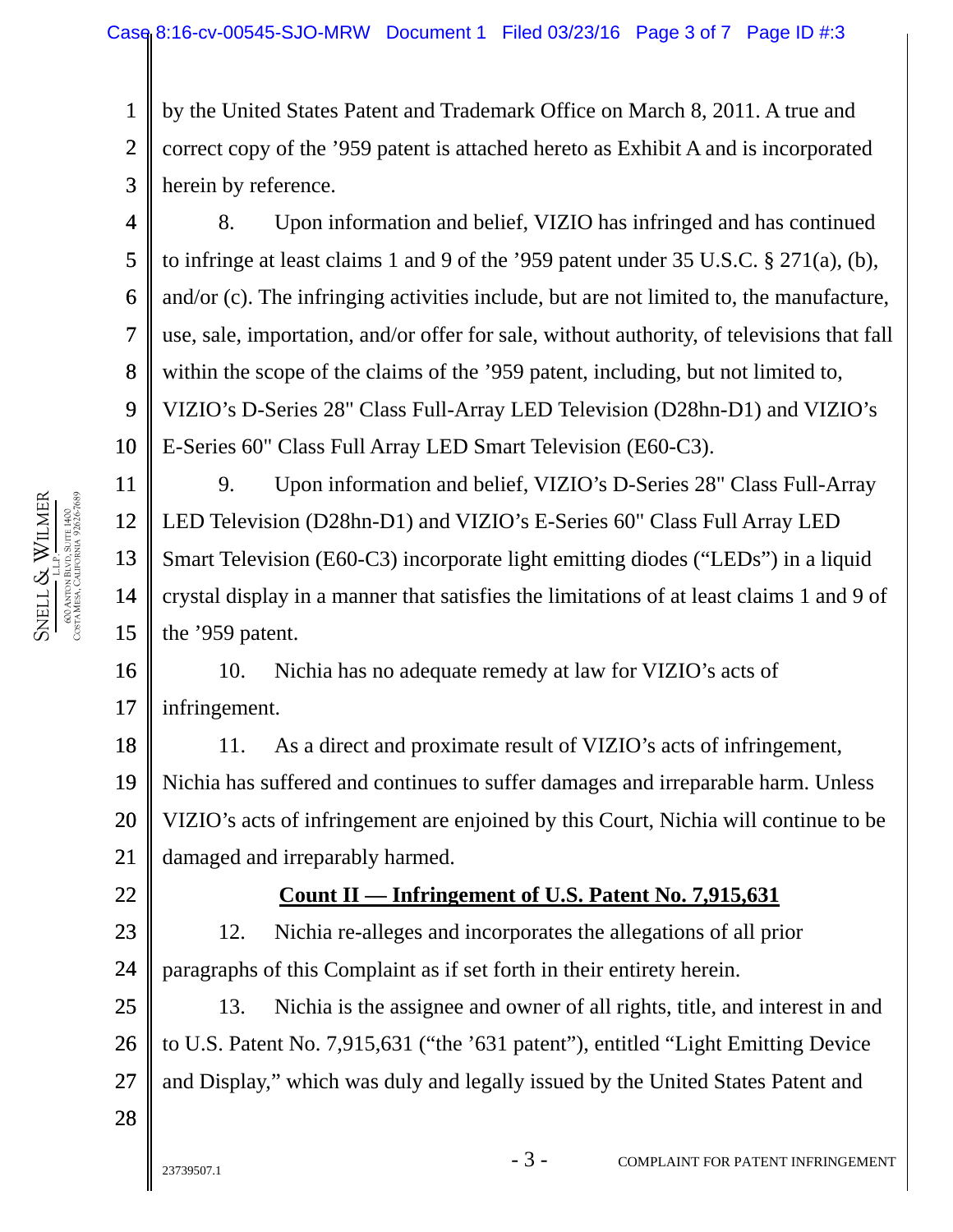1 2 Trademark Office on March 29, 2011. A true and correct copy of the '631 patent is attached hereto as Exhibit B and is incorporated herein by reference.

3 4 5 6 7 8 9 14. Upon information and belief, VIZIO has infringed and has continued to infringe at least claims 1 and 4 of the  $631$  patent under 35 U.S.C. § 271(a), (b), and/or (c). The infringing activities include, but are not limited to, the manufacture, use, sale, importation, and/or offer for sale, without authority, of televisions that fall within the scope of the claims of the '631 patent, including, but not limited to, VIZIO's D-Series 28" Class Full-Array LED Television (D28hn-D1) and VIZIO's E-Series 60" Class Full Array LED Smart Television (E60-C3).

10 11 12 13 15. Upon information and belief, VIZIO's D-Series 28" Class Full-Array LED Television (D28hn-D1) and VIZIO's E-Series 60" Class Full Array LED Smart Television (E60-C3) incorporate LEDs that satisfy limitations of at least claims 1 and 4 of the '631 patent.

14 15 16. Nichia has no adequate remedy at law for VIZIO's acts of infringement.

16 17 18 19 17. As a direct and proximate result of VIZIO's acts of infringement, Nichia has suffered and continues to suffer damages and irreparable harm. Unless VIZIO's acts of infringement are enjoined by this Court, Nichia will continue to be damaged and irreparably harmed.

20

## **Count III — Infringement of U.S. Patent No. 8,309,375**

21 22 18. Nichia re-alleges and incorporates the allegations of all prior paragraphs of this Complaint as if set forth in their entirety herein.

23 24 25 26 27 19. Nichia is the assignee and owner of all rights, title, and interest in and to U.S. Patent No. 8,309,375 ("the '375 patent"), entitled "Light Emitting Device and Display," which was duly and legally issued by the United States Patent and Trademark Office on November 13, 2012. A true and correct copy of the '375 patent is attached hereto as Exhibit C and is incorporated herein by reference.

MESA, CALIFORNIA 92626-7689 WILME R łvd, Suite 1400<br>.ifornia 92626-7689 600 ANTON BLVD, SUITE 1400 L.L.P. & SNELL COSTA

28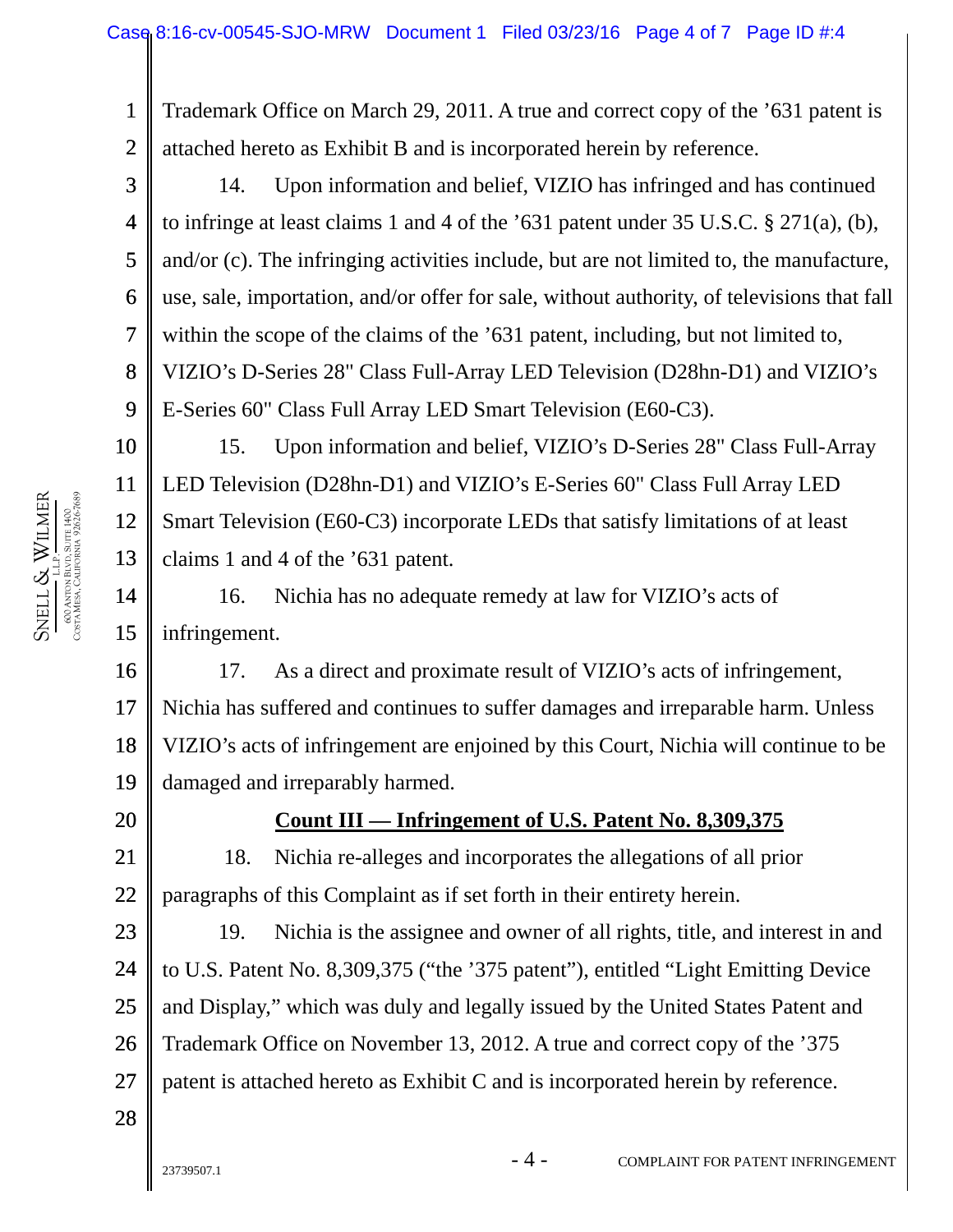1 2 3 4 5 6 7 20. Upon information and belief, VIZIO has infringed and has continued to infringe at least claim 4 of the '375 patent under 35 U.S.C. § 271(g). The infringing activities include, but are not limited to, the use, sale, importation, and/or offer for sale, without authority, of televisions, which include products made by a process that falls within the scope of the claims of the '375 patent, including, but not limited to, VIZIO's D-Series 28" Class Full-Array LED Television (D28hn-D1) and VIZIO's E-Series 60" Class Full Array LED Smart Television (E60-C3).

8 9 10 11 21. Upon information and belief, VIZIO's D-Series 28" Class Full-Array LED Television (D28hn-D1) and VIZIO's E-Series 60" Class Full Array LED Smart Television (E60-C3) incorporate LEDs that are manufactured according to the method recited in at least claim 4 of the '375 patent.

12 13 14 22. Nichia has no adequate remedy at law for VIZIO's acts of infringement on account of VIZIO's importation, use, sale, and/or offers to sell the above-referenced televisions.

15 16 17 18 23. As a direct and proximate result of VIZIO's acts of infringement, Nichia has suffered and continues to suffer damages and irreparable harm. Unless VIZIO's acts of infringement are enjoined by this Court, Nichia will continue to be damaged and irreparably harmed.

19

## **Count IV — Infringement of U.S. Patent No. 7,855,092**

21 24. Nichia re-alleges and incorporates the allegations of all prior paragraphs of this Complaint as if set forth in their entirety herein.

22 23 24 25 26 25. Nichia is the assignee and owner of all rights, title, and interest in and to U.S. Patent No. 7,855,092 ("the '092 patent"), entitled "Device or Emitting White-Color Light," which was duly and legally issued by the United States Patent and Trademark Office on December 21, 2010. A true and correct copy of the '092 patent is attached hereto as Exhibit D and is incorporated herein by reference.

27 28 26. Upon information and belief, VIZIO has infringed and has continued to infringe at least claim 1 of the '092 patent under 35 U.S.C. § 271(a), (b), and/or

20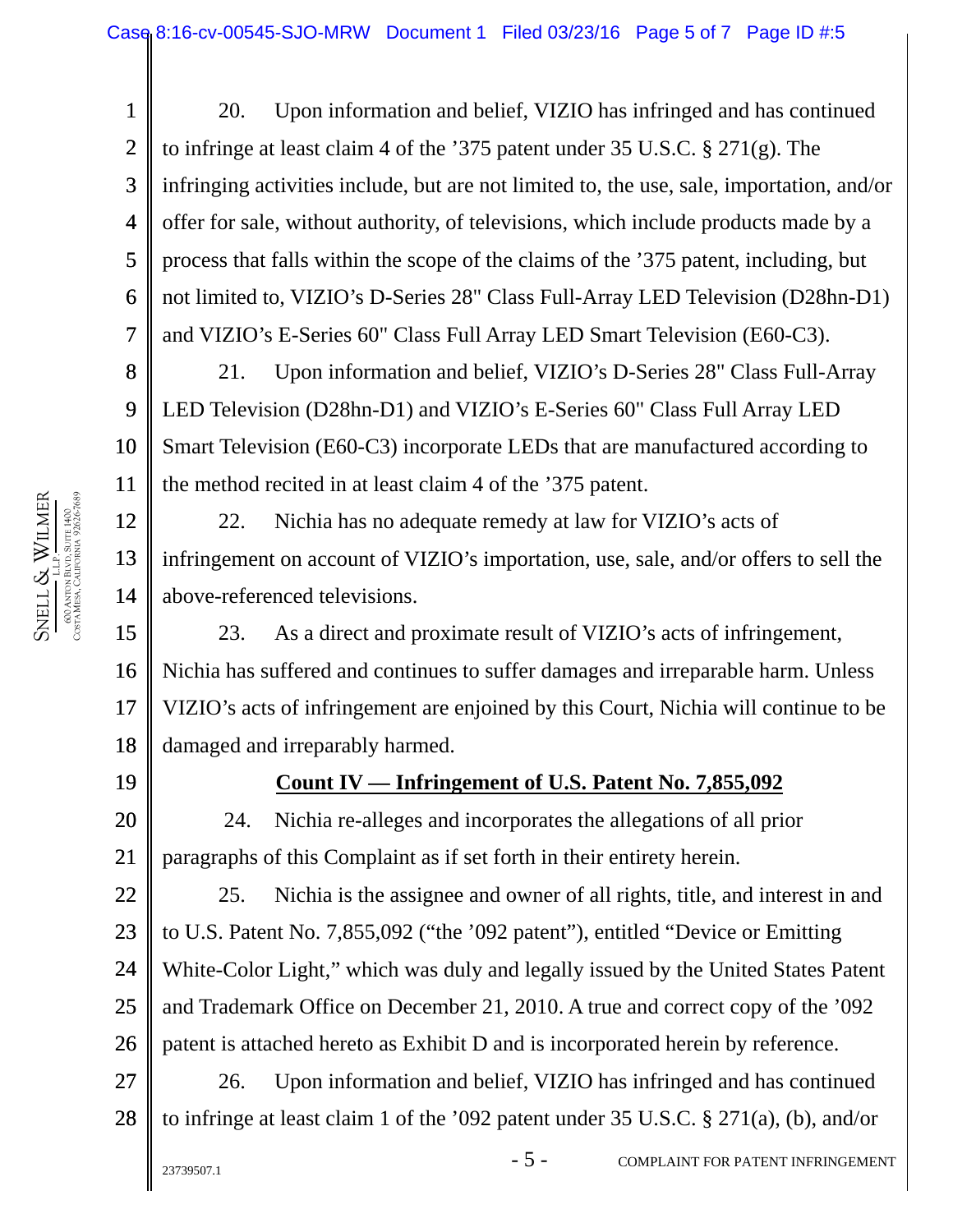1 2 3 4 5 6 7 8 9 10 11 12 13 14 15 16 17 18 19 20 21 22 23 24 25 26 27 28 (c). The infringing activities include, but are not limited to, the use, sale, importation, and/or offer for sale, without authority, of televisions that fall within the scope of the claims of the '092 patent, including, but not limited to, VIZIO's D-Series 28" Class Full-Array LED Television (D28hn-D1) and VIZIO's E-Series 60" Class Full Array LED Smart Television (E60-C3). 27. Upon information and belief, VIZIO's D-Series 28" Class Full-Array LED Television (D28hn-D1) and VIZIO's E-Series 60" Class Full Array LED Smart Television (E60-C3) incorporate LEDs, control units, and drivers in a manner that infringes at least claim 1 of the '092 patent. 28. Nichia has no adequate remedy at law for VIZIO's acts of infringement. 29. As a direct and proximate result of VIZIO's acts of infringement, Nichia has suffered and continues to suffer damages and irreparable harm. Unless VIZIO's acts of infringement are enjoined by this Court, Nichia will continue to be damaged and irreparably harmed. **Prayer for Relief**  WHEREFORE, Nichia prays that the Court: a. Enter judgment that VIZIO has infringed one or more claims of the '959, '631, '375, and '092 patents; b. Award Nichia damages to compensate it for VIZIO's infringement of the '959, '631, '375, and '092 patents, together with pre- and post-judgment interest; c. Award Nichia increased damages pursuant to 35 U.S.C. § 284, together with pre- and post-judgment interest and costs; d. Enjoin VIZIO and its officers, agents, servants, employees, and representatives, and all others in active concert or participation with them, from further infringing the '959, '631, '375, and '092 patents;